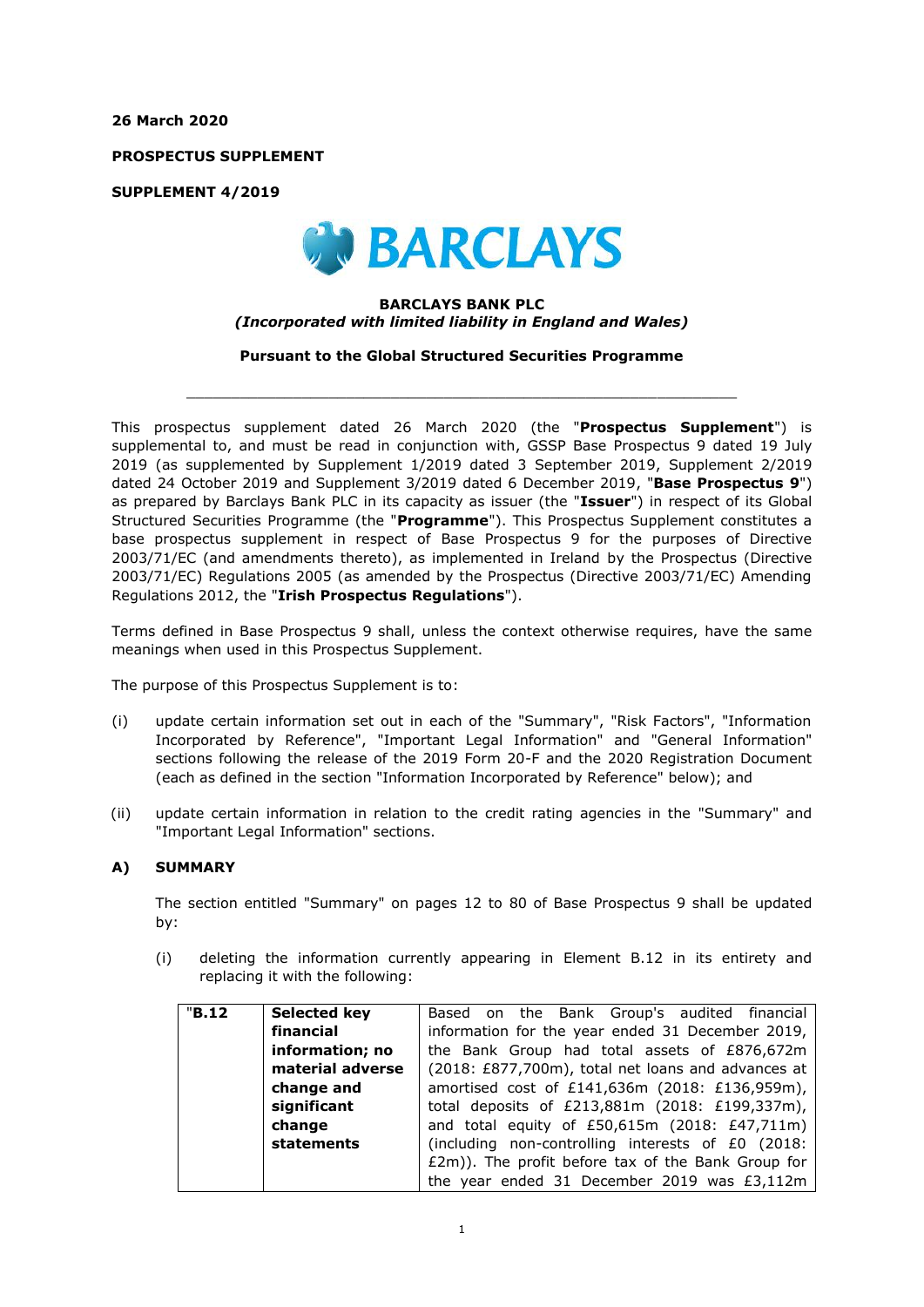|  | (2018: £1,286m) after credit impairment charges<br>and other provisions of £1,202m (2018: £643m).<br>The financial information in this paragraph is<br>extracted from the audited consolidated financial<br>statements of the Issuer for the year ended 31<br>December 2019. |
|--|------------------------------------------------------------------------------------------------------------------------------------------------------------------------------------------------------------------------------------------------------------------------------|
|  | Not applicable: There has been no significant change<br>in the financial or trading position of the Bank Group<br>since 31 December 2019.                                                                                                                                    |
|  | There has been no material adverse change in the<br>prospects of the Issuer since 31 December 2019."                                                                                                                                                                         |

(ii) deleting the information currently appearing in Element B.15 and replacing it with the following:

| "B.15" | <b>Description of</b> | The Issuer's principal activity is to offer products and |  |
|--------|-----------------------|----------------------------------------------------------|--|
|        | the Issuer's          | services designed for larger corporate, wholesale and    |  |
|        | principal             | international banking clients. The businesses of         |  |
|        | activities            | Barclays PLC and its subsidiaries (collectively, the     |  |
|        |                       | "Group") include consumer banking and payments           |  |
|        |                       | operations around the world, as well as a top-tier,      |  |
|        |                       | full service, global consumer and investment bank."      |  |
|        |                       |                                                          |  |

(iii) deleting the information currently appearing in Element B.17 in its entirety and replacing it with the following:

| "B.17 | <b>Credit ratings</b><br>assigned to the | The short term unsecured obligations of the Issuer<br>are rated A-1 by S&P Global Ratings Europe Limited,                                                                                                                                                                           |
|-------|------------------------------------------|-------------------------------------------------------------------------------------------------------------------------------------------------------------------------------------------------------------------------------------------------------------------------------------|
|       | Issuer or its debt                       | P-1 by Moody's Investors Service Ltd. and F1 by Fitch                                                                                                                                                                                                                               |
|       | securities                               | Ratings Limited and the long term unsecured<br>unsubordinated obligations of the Issuer are rated A<br>by S&P Global Ratings Europe Limited, A1 by Moody's<br>Investors Service Ltd. and A+ by Fitch Ratings<br>Limited. A specific issue of Securities may be rated or<br>unrated. |
|       |                                          | Ratings: This issue of Securities will [not be<br>rated][be rated as $[\bullet]$ by [Fitch Ratings Limited]<br>[Moody's Investors Service Ltd.] [S&P Global Ratings<br>Europe Limited]]."                                                                                           |

(iv) deleting the information currently appearing in Element D.2 in its entirety and replacing it with the following:

| "D.2" | <b>Key information</b><br>on the key risks | <b>Credit risk and Market risk</b>                                                                                                                                                                                          |
|-------|--------------------------------------------|-----------------------------------------------------------------------------------------------------------------------------------------------------------------------------------------------------------------------------|
|       | that are specific<br>to the Issuer         | Credit risk is the risk of loss to the Bank Group from<br>the failure of clients, customers or counterparties, to<br>fully honour their obligations to members of the<br>Bank Group, including the whole and timely payment |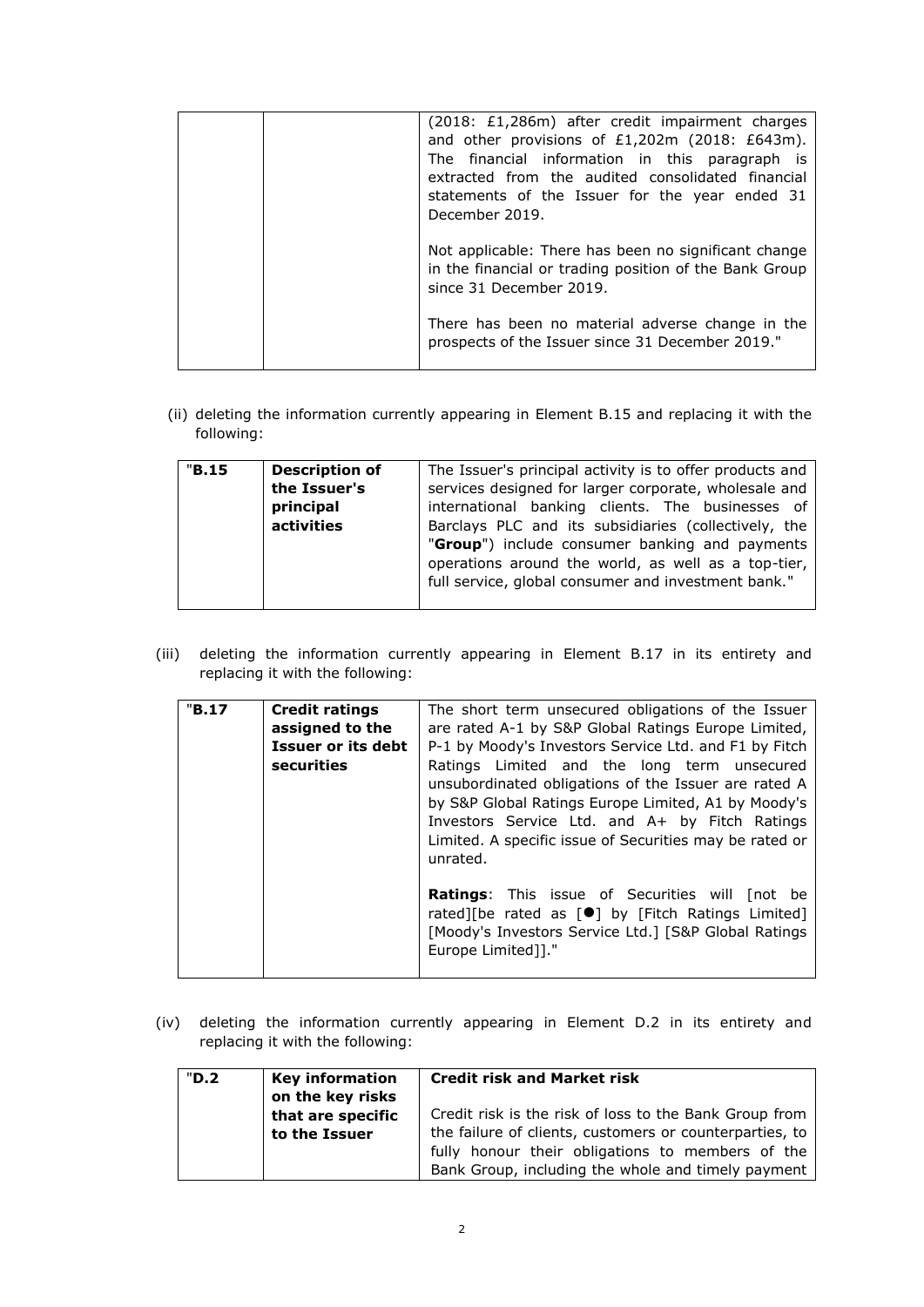| of principal, interest, collateral and other receivables.                                                                                                                                                                                                                                                                                                                                                                                                                                                                           |
|-------------------------------------------------------------------------------------------------------------------------------------------------------------------------------------------------------------------------------------------------------------------------------------------------------------------------------------------------------------------------------------------------------------------------------------------------------------------------------------------------------------------------------------|
| The Bank Group is subject to risks arising from<br>changes in credit quality and recovery rates of loans<br>from<br>advances<br>due<br>borrowers<br>and<br>and<br>counterparties in any specific portfolio. The following<br>are areas of uncertainties to the Bank Group's<br>portfolio which could have a material impact on<br>performance: (i) UK retailers, hospitality and leisure,<br>(ii) consumer affordability, (iii) UK real estate<br>market, (iv) leverage finance underwriting and (v)<br>Italian mortgage portfolio. |
| The Bank Group also has large individual exposures<br>to single name counterparties, both in its lending<br>activities and in its financial services and trading<br>activities.                                                                                                                                                                                                                                                                                                                                                     |
| Market risk is the risk of loss arising from potential<br>adverse change in the value of the Bank Group's<br>assets and liabilities from fluctuation in market<br>variables. These variables include, but are not<br>limited to, interest rates, foreign exchange, equity<br>prices, commodity prices, credit spreads, implied<br>volatilities and asset correlations in relation to the<br>Bank Group's portfolios, trading business, execution<br>of client trades.                                                               |
| <b>Treasury and capital risk</b>                                                                                                                                                                                                                                                                                                                                                                                                                                                                                                    |
| There are three primary types of treasury and capital<br>risk faced by the Bank Group:                                                                                                                                                                                                                                                                                                                                                                                                                                              |
| $(1)$ Liquidity risk - which is the risk that the Bank<br>Group is unable to meet its contractual or<br>contingent obligations or that it does not have<br>the appropriate amount, tenor and composition<br>of stable funding and liquidity to support its<br>assets, which may also be impacted by credit<br>rating changes;                                                                                                                                                                                                       |
| Capital risk - which is the risk that the Bank<br>(2)<br>Group has an insufficient level or composition of<br>capital to support its normal business activities<br>and pension plans and to meet its regulatory<br>capital requirements under normal operating<br>environments or stressed conditions<br>(both<br>actual and as defined for internal planning or<br>regulatory stress testing purposes); and                                                                                                                        |
| Interest rate risk in the banking book - which is<br>(3)<br>the risk that the Bank Group is exposed to<br>capital or income volatility because of a<br>mismatch between the interest rate exposures<br>of its (non-traded) assets and liabilities.                                                                                                                                                                                                                                                                                  |
| <b>Operational risk and Model risk</b>                                                                                                                                                                                                                                                                                                                                                                                                                                                                                              |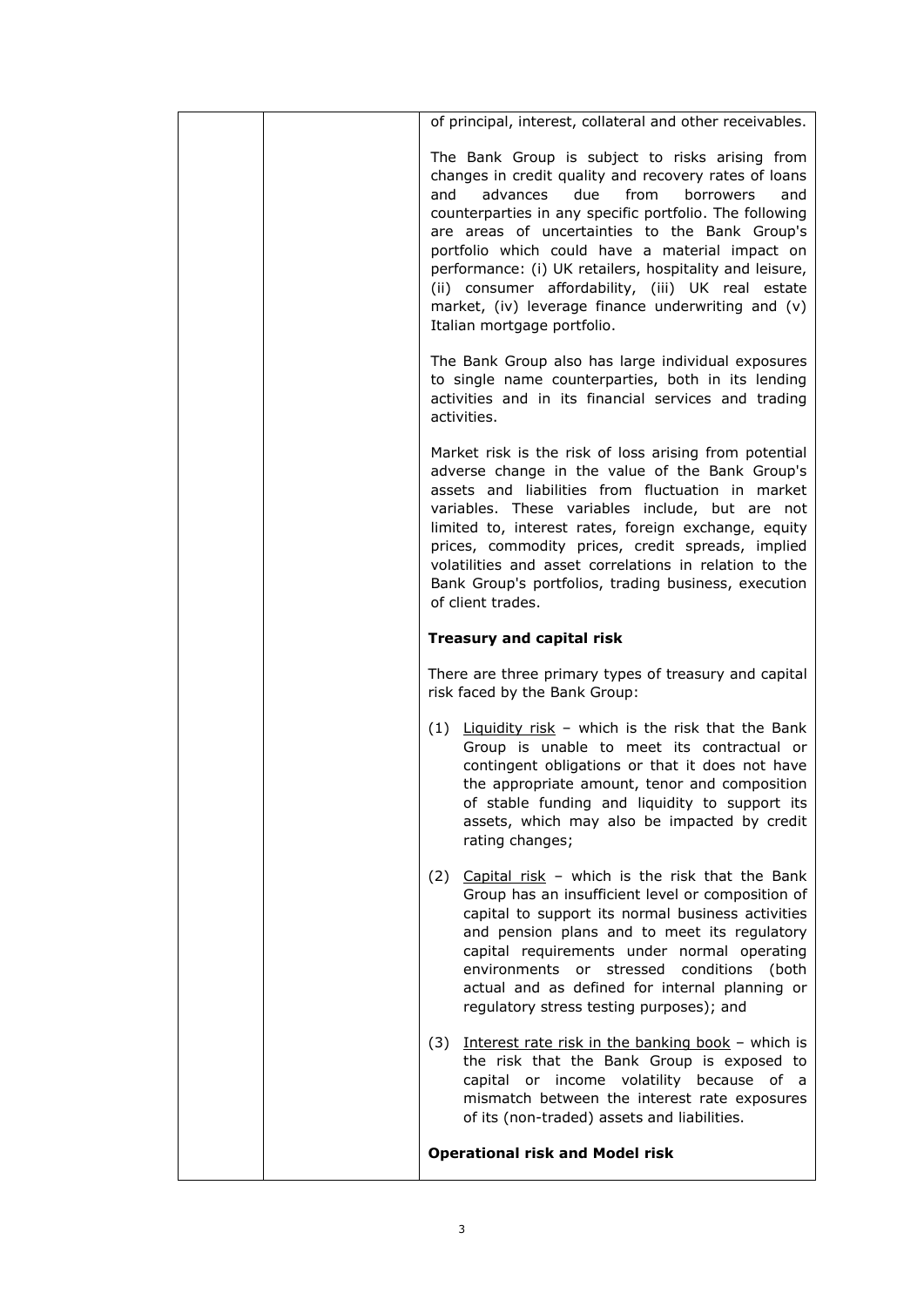| Operational risk is the risk of loss to the Bank Group<br>from inadequate or failed processes or systems,<br>human factors or due to external events where the<br>root cause is not due to credit or market risks.<br>Examples include: (i) operational resilience, (ii) cyber<br>threats, (iii) new and emergent technology, (iv)<br>$(v)$ data<br>external<br>fraud,<br>management<br>and<br>information protection, (vi) algorithmic trading, (vii)<br>processing error, (viii) supplier exposure, (ix) critical<br>accounting estimates and judgements, (x) tax risk<br>and (xi) ability to hire and retain appropriately<br>qualified employees.      |
|------------------------------------------------------------------------------------------------------------------------------------------------------------------------------------------------------------------------------------------------------------------------------------------------------------------------------------------------------------------------------------------------------------------------------------------------------------------------------------------------------------------------------------------------------------------------------------------------------------------------------------------------------------|
| Model risk is the risk of potential adverse<br>financial<br>consequences<br>from<br>assessments<br>or<br>decisions based on incorrect or misused model<br>outputs and reports. Models are, by their nature,<br>imperfect and incomplete representations of reality<br>because they rely on assumptions and inputs, and so<br>they may be subject to errors affecting the accuracy<br>of their outputs. Model errors or misuse may result in<br>(among other things) the Bank Group making<br>inappropriate business decisions and/or inaccuracies<br>or errors being identified in the Bank Group's risk<br>management and regulatory reporting processes. |
| <b>Conduct risk and Reputation risk</b>                                                                                                                                                                                                                                                                                                                                                                                                                                                                                                                                                                                                                    |
| Conduct risk is the risk of detriment to customers,<br>clients, market integrity, effective competition or the<br>Bank Group from the inappropriate supply<br>of<br>financial services, including instances of wilful or<br>negligent misconduct. This risk could manifest itself<br>in a variety of ways: (i) employee misconduct, (ii)<br>product governance and life cycle, (iii) financial<br>crime, (iv) data protection and privacy and (v)<br>regulatory focus on culture and accountability.                                                                                                                                                       |
| Reputation risk is the risk that an action, transaction,<br>investment, event, decision or business relationship<br>will reduce trust in the Bank Group's integrity and<br>competence.                                                                                                                                                                                                                                                                                                                                                                                                                                                                     |
| Reputation risk has the potential to arise from<br>operational issues or conduct matters which cause<br>detriment to customers, clients, market integrity,<br>effective competition or the Bank Group.                                                                                                                                                                                                                                                                                                                                                                                                                                                     |
| Material existing and emerging risks potentially<br>impacting more than one principal risks                                                                                                                                                                                                                                                                                                                                                                                                                                                                                                                                                                |
| In addition to the risks set out above, there are also<br>material existing and emerging risks that potentially<br>impact more than one of these principal risks. These<br>risks are: (i) potentially unfavourable global and local<br>economic and<br>market conditions, as well<br>as<br>geopolitical developments (such as the Coronavirus<br>(COVID-19) outbreak); (ii) the process<br>of UK                                                                                                                                                                                                                                                           |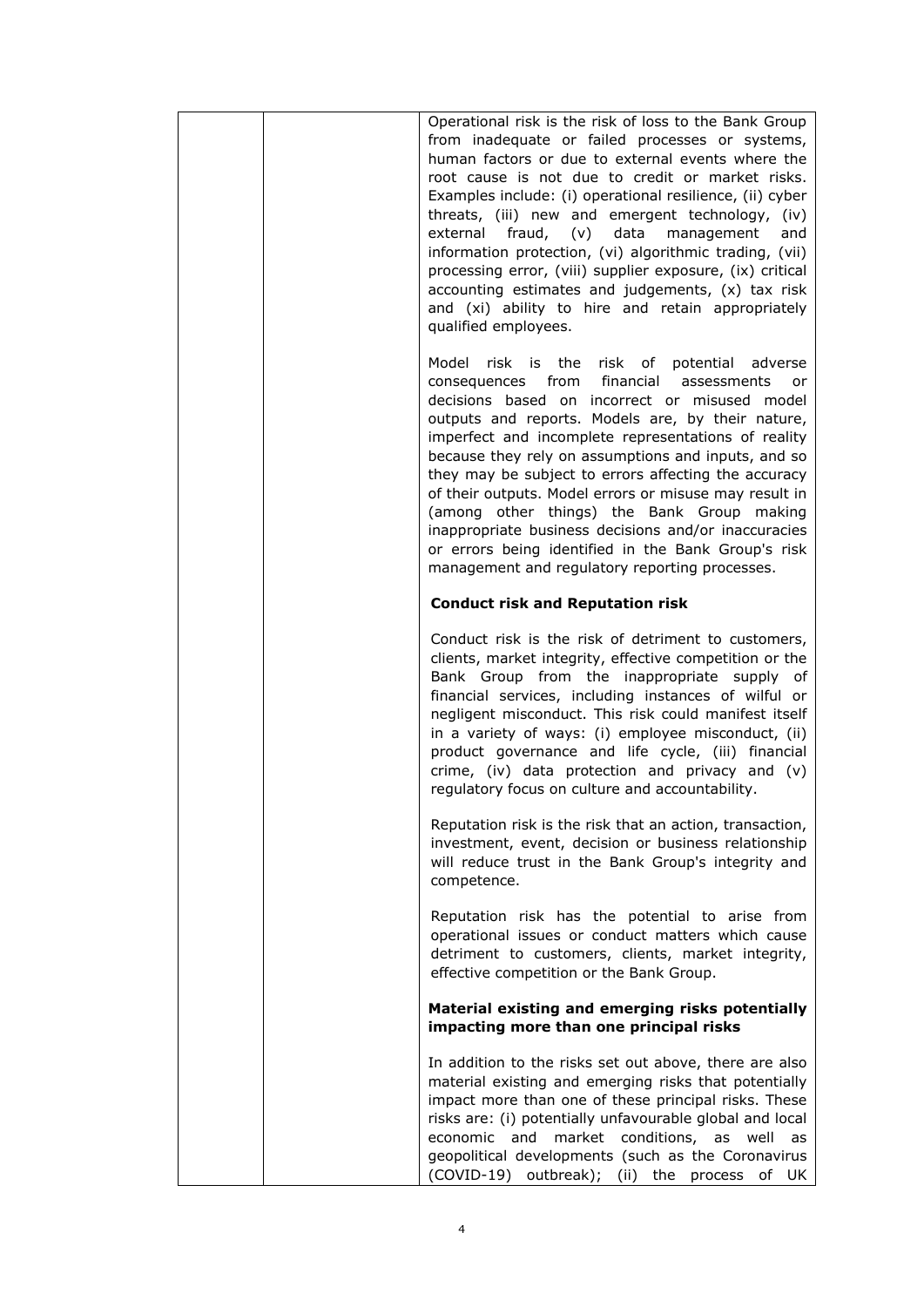| withdrawal from the EU; (iii) the impact of interest<br>rate changes on the Bank Group's profitability; (iv)<br>the competitive environments of the banking and<br>financial services industry; (v) the regulatory change<br>agenda and impact on business model; (vi) the<br>impact of climate change on the Bank Group's<br>business; and (vii) the impact of benchmark interest<br>rate reforms on the Bank Group.                                                                                                                                                                                                                                                                                                                                                                                                                                                                                                                                                                                                                                                                                                 |
|-----------------------------------------------------------------------------------------------------------------------------------------------------------------------------------------------------------------------------------------------------------------------------------------------------------------------------------------------------------------------------------------------------------------------------------------------------------------------------------------------------------------------------------------------------------------------------------------------------------------------------------------------------------------------------------------------------------------------------------------------------------------------------------------------------------------------------------------------------------------------------------------------------------------------------------------------------------------------------------------------------------------------------------------------------------------------------------------------------------------------|
| Legal risk and legal, competition and regulatory<br>matters                                                                                                                                                                                                                                                                                                                                                                                                                                                                                                                                                                                                                                                                                                                                                                                                                                                                                                                                                                                                                                                           |
| The Bank Group conducts activities in a highly<br>regulated market which exposes it to legal risk<br>arising from (i) the multitude of laws and regulations<br>that apply to the businesses it operates, which are<br>highly dynamic, may vary between jurisdictions, and<br>are often unclear in their application to particular<br>circumstances especially in new and emerging areas;<br>and (ii) the diversified and evolving nature of the<br>Bank Group's businesses and business practices. In<br>each case, this exposes the Bank Group to the risk of<br>loss or the imposition of penalties, damages or fines<br>from the failure of members of the Bank Group to<br>meet their respective legal obligations, including<br>legal or contractual requirements. Legal risk may<br>arise in relation to a number of the risk factors,<br>including (without limitation) as a result of (i) the<br>UK's withdrawal from the EU, (ii) benchmark reform,<br>(iii) the regulatory change agenda, and (iv) rapidly<br>evolving rules and regulations in relation to data<br>protection, privacy and cyber security. |
| The Issuer and the Bank Group are subject to<br>substantial resolution powers                                                                                                                                                                                                                                                                                                                                                                                                                                                                                                                                                                                                                                                                                                                                                                                                                                                                                                                                                                                                                                         |
| Under the Banking Act, substantial powers are<br>granted to the Bank of England (or, in certain<br>circumstances, HM Treasury), in consultation with<br>the United Kingdom Prudential Regulation Authority,<br>the UK Financial Conduct Authority and HM Treasury,<br>as appropriate as part of a special resolution regime.<br>These powers enable the Bank of England (or any<br>successor or replacement thereto and/or such other<br>authority in the United Kingdom with the ability to<br>exercise the UK Bail-in Power) (the "Resolution<br><b>Authority")</b><br>implement<br>various<br>to<br>resolution<br>measures and stabilisation options (including, but not<br>limited to, the bail-in tool) with respect to a UK bank<br>or investment firm and certain of its affiliates<br>(currently including the Issuer) (each a "relevant<br>entity") in circumstances in which the Resolution<br>Authority is satisfied that the relevant resolution<br>conditions are met.                                                                                                                                   |
| <b>Bail-in</b><br>Power"<br>"UK<br>means<br>any<br>write-down,<br>conversion, transfer, modification and/or suspension<br>power existing from time to time under any laws,                                                                                                                                                                                                                                                                                                                                                                                                                                                                                                                                                                                                                                                                                                                                                                                                                                                                                                                                            |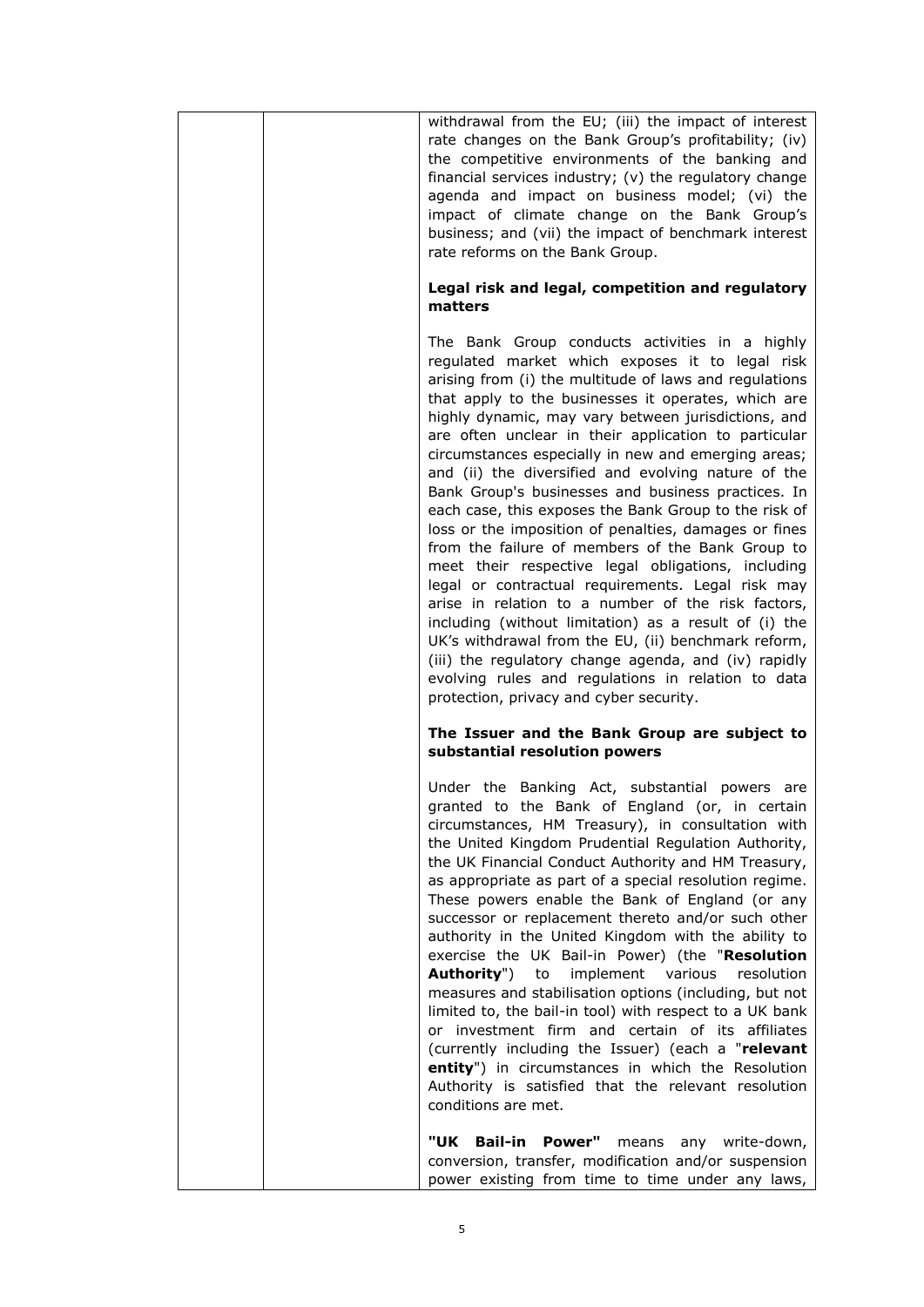|  | regulations, rules or requirements relating to the      |
|--|---------------------------------------------------------|
|  | resolution of banks, banking group companies, credit    |
|  | institutions and/or investment firms incorporated in    |
|  | the United Kingdom in effect and applicable in the      |
|  | United Kingdom to the Issuer or other members of        |
|  | the Bank Group (as the same has been or may be          |
|  | amended from time to time) pursuant to which            |
|  | obligations of a bank, banking group company, credit    |
|  | institution or investment firm or any of its affiliates |
|  | can be reduced, cancelled, amended, transferred         |
|  | and/or converted into shares or other securities or     |
|  | obligations of the obligor or any other person.         |
|  |                                                         |

## **B) RISK FACTORS**

The section entitled "Risk Factors" on pages 81 to 132 of Base Prospectus 9 shall be updated by:

(i) deleting the third paragraph of Risk Factor 1 *(Risks associated with the Issuer's ability to fulfil its obligations under the Securities and status of the Securities)* on page 83 of Base Prospectus 9 in its entirety and replacing it with the following:

"These risks are described in the section 'Risk Factors' on pages 1 to 16 of the 2020 Registration Document incorporated by reference into this document – see '*Information Incorporated by Reference*'."

- (ii) deleting the information appearing in Risk Factor 3 *(Regulatory action in the event a*  bank or investment firm in the Group (such as the Issuer) is failing or likely to fail *could materially adversely affect the value of the Securities)* up to the sub-heading "*Under the terms of the Swiss Securities or the French Securities, you have agreed to be bound by the exercise of any UK Bail-In Power by the relevant UK resolution authority*" on pages 83 to 85 of Base Prospectus 9 in its entirety and replacing it with the following:
	- "3. **Regulatory action in the event a bank or investment firm in the Bank Group is failing or likely to fail, including the exercise by the Resolution Authority of a variety of statutory resolution powers, could materially adversely affect the value of the Securities**

*The Issuer and the Bank Group are subject to substantial resolution powers*

Under the Banking Act, substantial powers are granted to the Bank of England (or, in certain circumstances, HM Treasury), in consultation with the United Kingdom Prudential Regulation Authority, the UK Financial Conduct Authority and HM Treasury, as appropriate as part of a special resolution regime (the "**SRR**"). These powers enable the Bank of England (or any successor or replacement thereto and/or such other authority in the United Kingdom with the ability to exercise the UK Bail-in Power) (the "**Resolution Authority**") to implement various resolution measures and stabilisation options (including, but not limited to, the bail-in tool) with respect to a UK bank or investment firm and certain of its affiliates (currently including the Issuer) (each a "**relevant entity**") in circumstances in which the Resolution Authority is satisfied that the relevant resolution conditions are met.

"**UK Bail-in Power**" means any write-down, conversion, transfer, modification and/or suspension power existing from time to time under any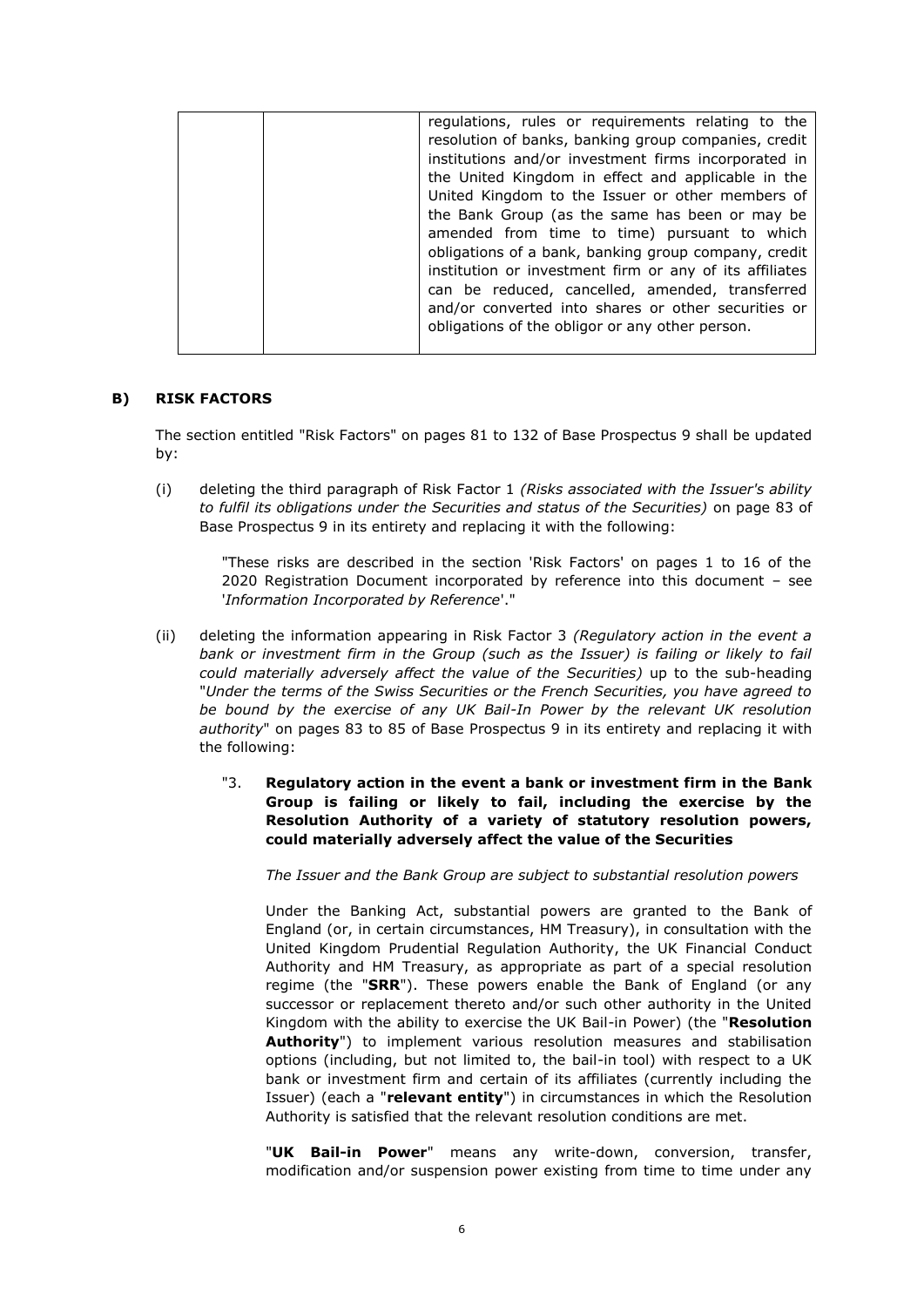laws, regulations, rules or requirements relating to the resolution of banks, banking group companies, credit institutions and/or investment firms incorporated in the United Kingdom in effect and applicable in the United Kingdom to the Issuer or other members of the Bank Group (as the same has been or may be amended from time to time) pursuant to which obligations of a bank, banking group company, credit institution or investment firm or any of its affiliates can be reduced, cancelled, amended, transferred and/or converted into shares or other securities or obligations of the obligor or any other person.

As holders of the Securities, you should assume that, in a resolution situation, financial public support will only be available to a relevant entity as a last resort after the relevant resolution authorities have assessed and used, to the maximum extent practicable, the resolution tools, including the bail-in tool. Any such exercise of the bail-in tool in respect of the Issuer and/or the Securities may result in the cancellation of all, or a portion, of the principal amount of, interest on, or any other amounts payable on, the Securities and/or the conversion of the Securities into shares or other Securities or other obligations of the Issuer or another person, or any other modification or variation to the terms of the Securities.

The exercise of any resolution powers or any suggestion of any such exercise could materially adversely affect the value of any Securities and could lead to you losing some or all of the value of your investment in the Securities.

### *Resolution powers triggered prior to insolvency may not be anticipated and you may have only limited rights to challenge them*

The resolution powers conferred by the SRR are intended to be used prior to the point at which any insolvency proceedings with respect to the relevant entity could have been initiated. The purpose of the resolution powers is to address the situation where all or part of a business of a relevant entity has encountered, or is likely to encounter, financial difficulties, giving rise to wider public interest concerns.

Although the Banking Act provides specific conditions to the exercise of any resolution powers and, furthermore, the European Banking Authority's guidelines published in May 2015 set out the objective elements for the resolution authorities to apply in determining whether an institution is failing or likely to fail, it is uncertain how the Resolution Authority would assess such conditions in any particular pre-insolvency scenario affecting the Issuer and/or other members of the Bank Group and in deciding whether to exercise a resolution power.

The Resolution Authority is also not required to provide any advance notice to you, as holders of the Securities, of its decision to exercise any resolution power. Therefore, you may not be able to anticipate a potential exercise of any such powers nor the potential effect of any exercise of such powers on the Issuer, the Bank Group and the Securities.

Furthermore, you may have only limited rights to challenge and/or seek a suspension of any decision of the Resolution Authority to exercise its resolution powers (including the bail-in tool) or to have that decision reviewed by a judicial or administrative process or otherwise.

*As insured deposits are excluded from the scope of the bail-in tool and other preferred deposits (and insured deposits) rank ahead of any Securities issued by the Issuer, such Securities would be more likely to be bailed-in*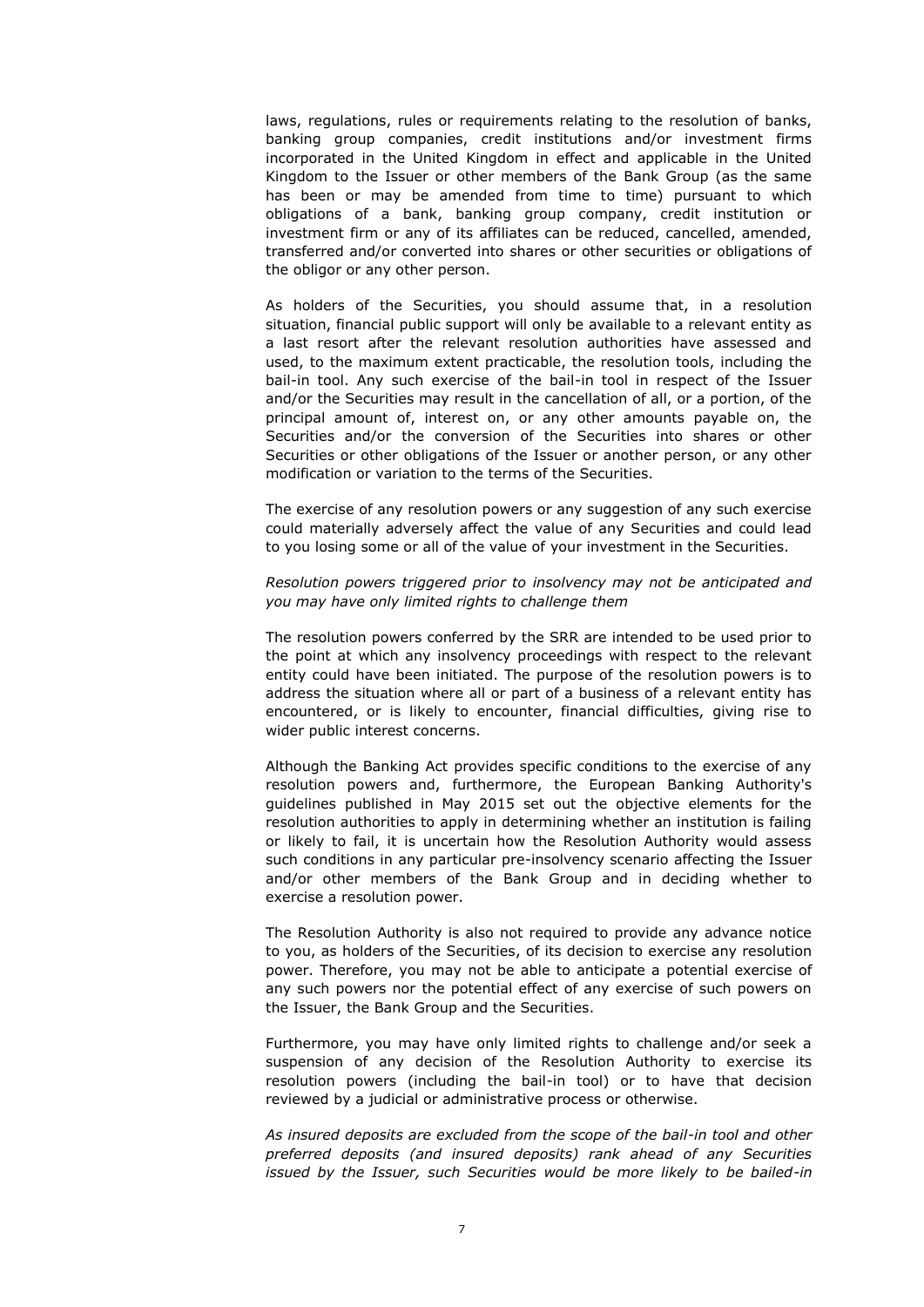*than certain other unsubordinated liabilities of the Issuer (such as other preferred deposits)*

As part of the reforms required by the Bank Recovery and Resolution Directive, amendments have been made to relevant legislation in the UK (including the UK Insolvency Act 1986) to establish in the insolvency hierarchy a statutory preference. Firstly, for deposits that are insured under the UK Financial Services Compensation Scheme ("**insured deposits**") to rank with existing preferred claims as 'ordinary' preferred claims and (ii) secondly, for all other deposits of individuals and micro, small and medium sized enterprises held in EEA or non-EEA branches of an EEA bank ("**other preferred deposits**"), to rank as 'secondary' preferred claims only after the 'ordinary' preferred claims.

In addition, the UK implementation of the EU Deposit Guarantee Scheme Directive increased, from July 2015, the nature and quantum of insured deposits to cover a wide range of deposits, including corporate deposits (unless the depositor is a public sector body or financial institution) and some temporary high value deposits.

The effect of these changes is to increase the size of the class of preferred creditors. All such preferred deposits will rank in the insolvency hierarchy ahead of all other unsecured senior creditors of the Issuer, including you, as holders of the Securities. Furthermore, insured deposits are excluded from the scope of the bail-in tool. As a result, if the bail-in tool were exercised by the Resolution Authority, the Securities would be more likely to be bailed-in than certain other unsubordinated liabilities of the Issuer such as other preferred deposits."

## **C) INFORMATION INCORPORATED BY REFERENCE**

The section entitled "Information Incorporated by Reference" on pages 135 to 137 of Base Prospectus 9 shall be updated by:

- (i) adding the following documents (the "**Documents**", each a "**Document**") to the list of source documents in paragraph 1 (*Source documents*):
	- (1) the Annual Report of the Issuer, as filed with the SEC on Form 20-F on 14 February 2020 in respect of the years ended 31 December 2019 and 31 December 2018 (the "**2019 Form 20-F**"); and
	- (2) the Registration Document dated 24 March 2020 (the "**2020 Registration Document**") and approved by the Central Bank of Ireland in its capacity as competent authority in Ireland.
- (ii) deleting each of the "Registration Document", the "2017 Issuer Annual Report", the "2018 Issuer Annual Report" and the "2019 Interim Results Announcement" (which was added via the Supplement 1/2019 dated 3 September 2019) from the list of source documents in paragraph 1 (Source documents);
- (iii) adding the following page references to the cross-reference list in paragraph 2 (*Information incorporated by reference*):

#### *From the 2019 Form 20-F*

Whole document (excluding the section entitled "Exhibit Index" on page 255)

#### *From the 2020 Registration Document*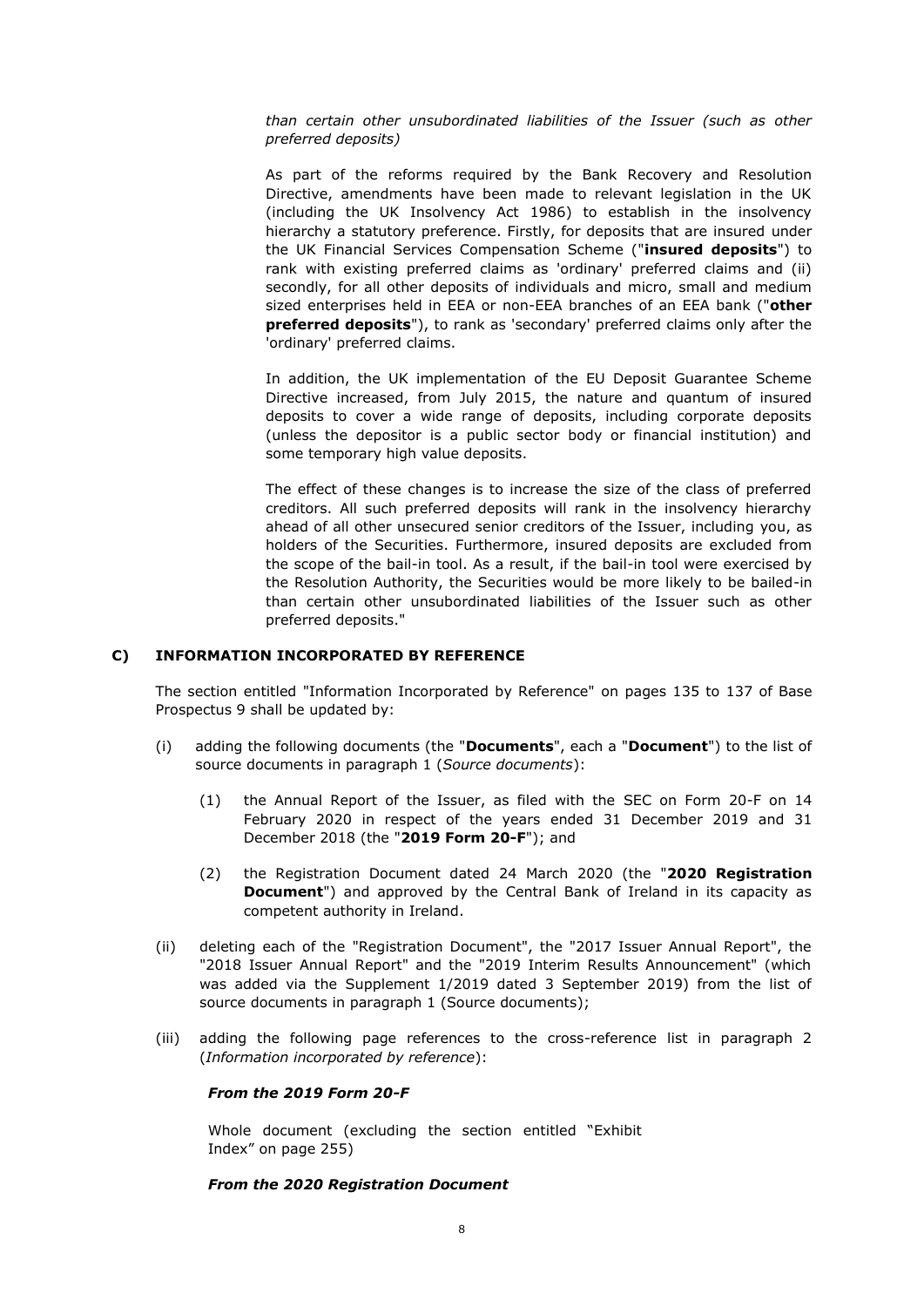| Definitions and Interpretation                    | Page iv        |
|---------------------------------------------------|----------------|
| Risk Factors                                      | Pages 1 to 16  |
| The Issuer, the Barclays Bank Group and the Group | Pages 19 to 21 |

- (iv) deleting the page references in the cross-reference list in paragraph 2 (*Information incorporated by reference*) relating to the "Registration Document", the "2017 Issuer Annual Report", the "2018 Issuer Annual Report" and the "2019 Interim Results Announcement" in their entirety; and
- (v) restating the page references in respect of the 2018 Form 20-F in the cross-reference list in paragraph 2 (*Information incorporated by reference*) as follows:

### *From the 2018 Form 20-F*

| Report of Independent Registered Public Accounting Firm | Pages 104 to 105 |
|---------------------------------------------------------|------------------|
| Consolidated Financial Statements                       | Pages 106 to 112 |
| Notes to the Financial Statements                       | Pages 113 to 230 |

Only information listed in the cross-reference lists above is incorporated by reference into Base Prospectus 9.

### **D) IMPORTANT LEGAL INFORMATION**

\_\_\_\_\_\_\_\_\_\_\_\_\_\_\_\_\_\_\_\_\_\_\_

The section entitled "Important Legal Information" on pages 566 to 572 of Base Prospectus 9 shall be amended by deleting the information currently appearing under the heading "Ratings" and the related footnotes on pages 567 to 568 of Base Prospectus 9 and replacing them with the following:

"The credit ratings included or referred to in this Base Prospectus or any document incorporated by reference will be treated, for the purposes of Regulation (EC) No. 1060/2009 on credit rating agencies (the "**CRA Regulation**"), as having been issued by Fitch Ratings Limited ("**Fitch**"), Moody's Investors Service Ltd. ("**Moody's**") and S&P Global Ratings Europe Limited ("**Standard & Poor's**"), each of which is established in the European Union and has been registered under the CRA Regulation.

As of the date of this Base Prospectus, the short-term unsecured obligations of the Issuer are rated A-1 by Standard & Poor's<sup>1</sup>, P-1 by Moody's<sup>2</sup>, and F1 by Fitch<sup>3</sup> and the long-term obligations of the Issuer are rated A by Standard & Poor's<sup>4</sup>, A1 by Moody's<sup>5</sup>, and A+ by Fitch<sup>6</sup>.

**Notes on Issuer ratings:** The information in these footnotes has been extracted from information made available by each rating agency (as at the date of this Base Prospectus) referred to below. The Issuer confirms that such information has been accurately reproduced and that, so far as the Issuer is aware, and is able to ascertain from information published by such rating agencies, no facts have been omitted which would render the reproduced information inaccurate or misleading.

<sup>1</sup> A short-term obligation rated 'A-1' is rated in the highest category by S&P Global Ratings. The obligor's capacity to meet its financial commitments on the obligation is strong. Within this category, certain obligations are designated with a plus sign (+). This indicates that the obligor's capacity to meet its financial commitments on these obligations is extremely strong.

<sup>2</sup> 'P-1' Issuers (or supporting institutions) rated Prime-1 have a superior ability to repay short-term debt obligations.

<sup>3</sup> An 'F1' rating indicates the strongest intrinsic capacity for timely payment of financial commitments; may have an added "+" to denote any exceptionally strong credit feature.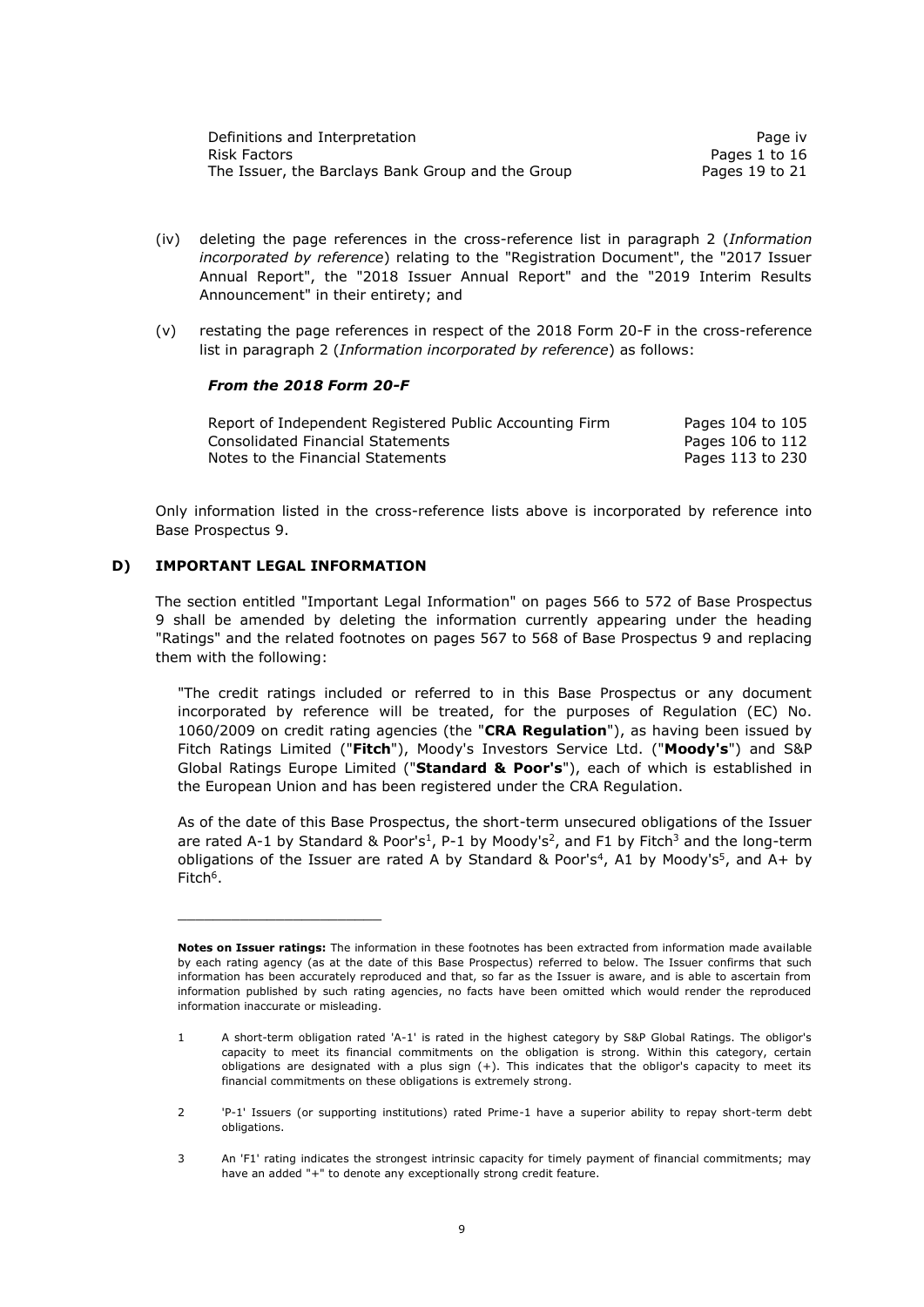- 4 An obligation rated 'A' is somewhat more susceptible to the adverse effects of changes in circumstances and economic conditions than obligations in higher-rated categories. However, the obligor's capacity to meet its financial commitments on the obligation is still strong. Ratings from 'AA' to 'CCC' may be modified by the addition of a plus (+) or minus (-) sign to show relative standing within the rating categories.
- 5 Obligations rated 'A' are judged to be upper-medium grade and are subject to low credit risk. Note: Moody's appends numerical modifiers 1, 2, and 3 to each generic rating classification from 'Aa' through 'Caa'. The modifier 1 indicates that the obligation ranks in the higher end of its generic rating category; the modifier 2 indicates a mid-range ranking; and the modifier 3 indicates a ranking in the lower end of that generic rating category.
- 6 'A' ratings denote strong prospects for ongoing viability. Fundamental characteristics are strong and stable, such that it is unlikely that the bank would have to rely on extraordinary support to avoid default. This capacity may, nevertheless, be more vulnerable to adverse business or economic conditions than is the case for higher ratings."

# **E) GENERAL INFORMATION**

The section entitled "General Information" on pages 573 to 577 of Base Prospectus 9 shall be updated by:

(i) deleting the information under the heading "Significant change statement" on page 573 of Base Prospectus 9 in its entirety and replacing it with the following:

"There has been no significant change in the financial or trading position of the Bank Group since 31 December 2019."

(ii) deleting the information under the heading "Material adverse change statement" on page 573 of Base Prospectus 9 in its entirety and replacing it with the following:

> "There has been no material adverse change in the prospects of the Issuer since 31 December 2019."

- (iii) deleting the information under the heading "Recent Developments" on page 573 of Base Prospectus 9 that was inserted under such heading via Supplement 1/2019 dated 3 September 2019 and Supplement 2/2019 dated 24 October 2019 in its entirety; and
- (iv) deleting the information under the heading "Legal proceedings " on page 573 of Base Prospectus 9 in its entirety and replacing it with the following:

"Save as disclosed under Note 23 (*Provisions*) and Note 25 (*Legal, competition and regulatory matters*) to the consolidated financial statements of the Issuer as set out on pages 159 to 160 and pages 161 to 165 respectively, of the 2019 Form 20- F, there are no governmental, legal or arbitration proceedings (including any such proceedings which are pending or threatened of which the Issuer is aware), which may have or have had during the 12 months preceding the date of this Base Prospectus, a significant effect on the financial position or profitability of the Issuer and/or the Bank Group."

To the extent that there is any inconsistency between (a) any statement in this Prospectus Supplement (in relation to Base Prospectus 9) and (b) any other statement in, or incorporated by reference in Base Prospectus 9, the statements in (a) above shall prevail.

The 2019 Form 20-F may be inspected during normal business hours at the registered office of the Issuer or at [https://home.barclays/content/dam/home-barclays/documents/investor](https://home.barclays/content/dam/home-barclays/documents/investor-relations/reports-and-events/annual-reports/2019/Barclays%20Bank%20PLC%20Form%2020-F%202019%20(PDF).pdf)[relations/reports-and-events/annual-reports/2019/Barclays%20Bank%20PLC%20Form%2020-](https://home.barclays/content/dam/home-barclays/documents/investor-relations/reports-and-events/annual-reports/2019/Barclays%20Bank%20PLC%20Form%2020-F%202019%20(PDF).pdf) [F%202019%20\(PDF\).pdf](https://home.barclays/content/dam/home-barclays/documents/investor-relations/reports-and-events/annual-reports/2019/Barclays%20Bank%20PLC%20Form%2020-F%202019%20(PDF).pdf)